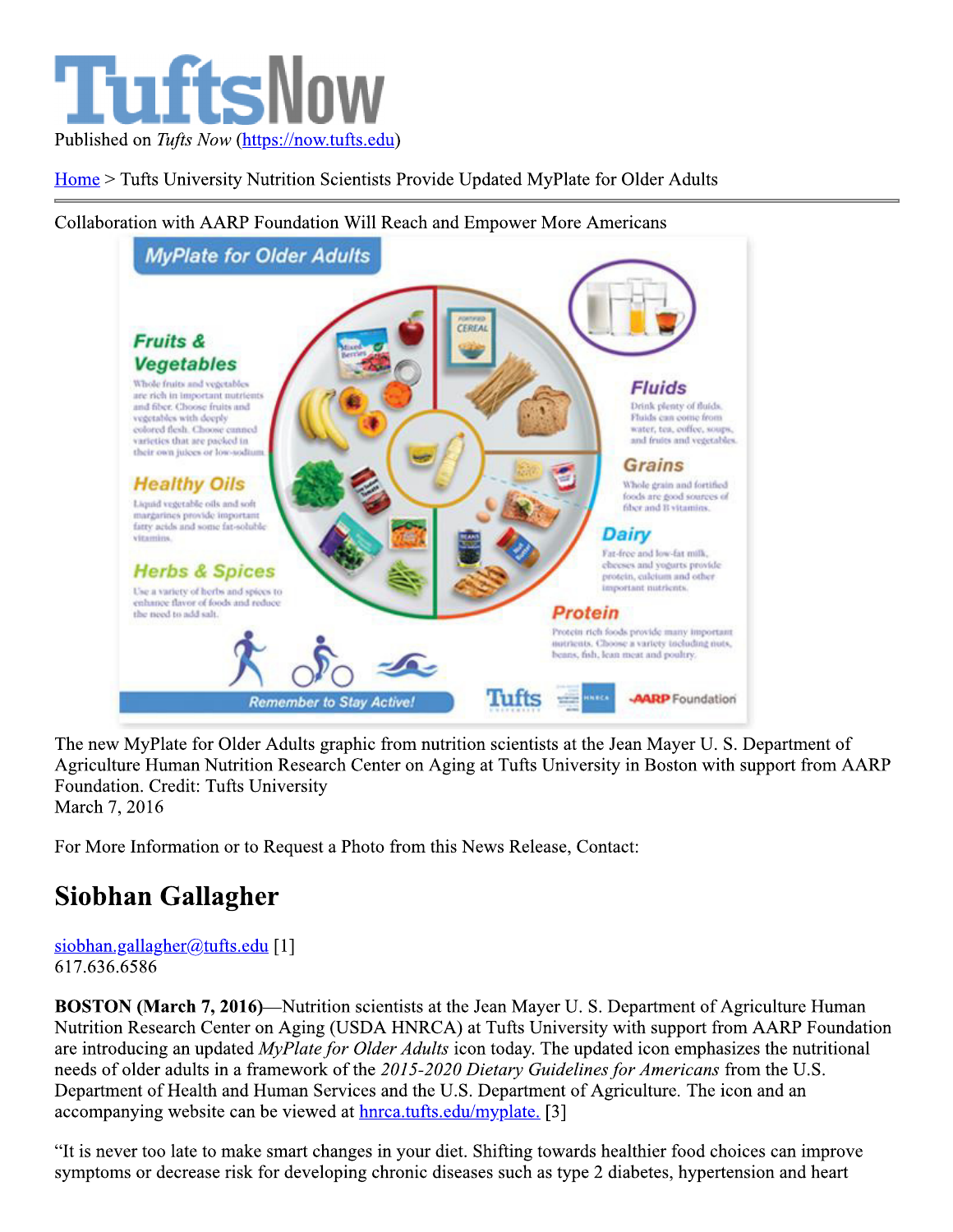disease – all of which are more common in older than younger adults," said Alice H. Lichtenstein, D.Sc., senior scientist and director of the Cardiovascular Nutrition Laboratory at the USDA HNRCA. Lichtenstein served as vice chair on the 2015 Dietary Guidelines Advisory Committee.

The new *MyPlate for Older Adults* icon depicts a colorful plate with images to encourage older Americans to follow a healthy eating pattern bolstered by physical activity. The plate is composed of approximately:

- 50 percent fruits and vegetables;
- 25 percent grains, many of which are whole grains; and
- 25 percent protein-rich foods such as nuts, beans, fish, lean meat, poultry, and fat-free and low-fat dairy products such as milk, cheeses, and yogurts.

The new *MyPlate for Older Adults* icon also includes images of good sources of fluid, such as water, milk, tea, soup, and coffee; heart-healthy fats such as vegetable oils and soft margarines; and herbs and spices to be used in place of salt to lower sodium intake.

"We are so proud to collaborate with the USDA HNRCA at Tufts on the *MyPlate for Older Adults* icon to create practical nutritional guidance and awareness of the need for accessible meals," said Jim Lutzweiler, vice president, hunger impact area, AARP Foundation. "We believe at AARP Foundation in the importance of encouraging vulnerable and low-income older adults to develop healthy eating and physical activity patterns to maintain quality of life as they age."

The MyPlate for Older Adults icon also reminds older Americans to stay active by walking, riding a bicycle, swimming, or engaging in another activity. The *Dietary Guidelines* offers suggestions for older adults who are interested in improving their lifestyle and reducing their risk of disease and disability with regular exercise.

"Older adults who want to improve their overall health will benefit from using *MyPlate for Older Adults*. Many people are not aware of the key role that healthy eating patterns play in improving their bodily function such as that of brain, eye and the immune system," said Simin Nikbin Meydani, D.V.M., Ph.D., director of the Jean Mayer USDA HNRCA at Tufts University in Boston, and senior scientist and director of its Nutritional Immunology Laboratory. "Our collaboration with AARP Foundation will help us empower a larger group of older Americans to act on the Dietary Guidelines by making our new MyPlate for Older Adults icon more widely available."

The 2015 Dietary Guidelines recommend that Americans:

- Follow a healthy eating pattern across their lifespan;
- Focus on the variety and amount of nutrient-dense food they consume;
- Reduce their intake of added sugars, saturated fats and sodium to allowed limits;
- Shift toward healthier food and beverage choices; and,
- Support healthy eating patterns for all.

Lichtenstein advises older adults to begin by making small shifts in food and beverage choices to improve their overall eating pattern, and then continue to build on them. Making small changes, she says, and sticking with them is the best approach to long term improvements in eating habits. If someone plans on making major changes in their diet they are advised to talk with their primary healthcare provider.

The website that accompanies the updated *MyPlate for Older Americans* icon offers information about physical activity, using spices to reduce sodium, shopping tips, and recipes. Additionally, the MyPlate for Older Adults emphasizes all forms of food  $-$  fresh, frozen, dried and canned  $-$  to ensure the icon is relevant across personal preferences, availability, and cultural backgrounds. The website also offers helpful links to studies from researchers at the USDA HNRCA that are especially relevant for older adults. Both can be found online at hnrca.tufts.edu/myplate.